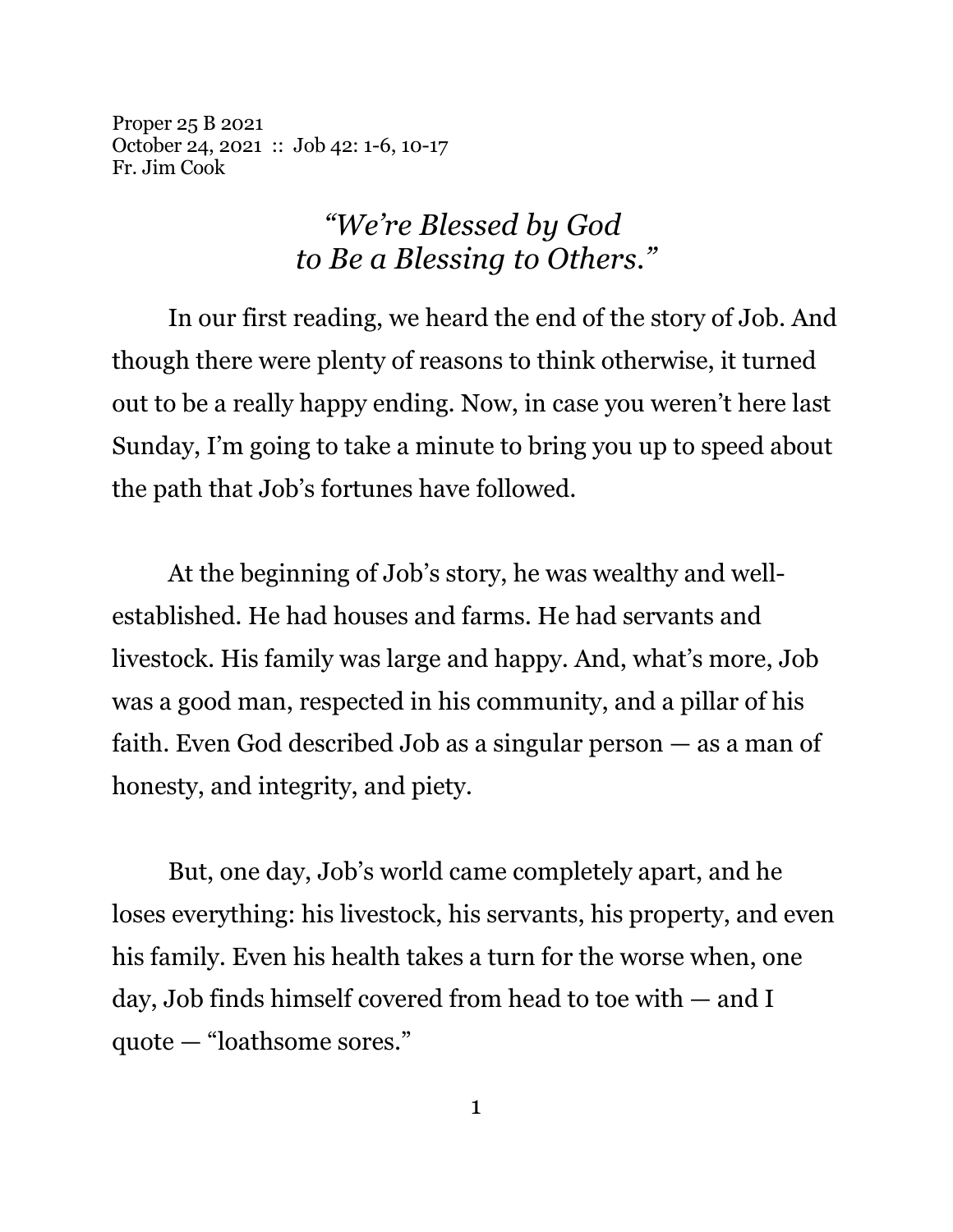What follows for Job is a long season of struggle. Naturally, he struggles over his tremendous loss of family and property. He struggles with some of his friends, who thought everything that had happened was Job's fault; that Job had somehow offended God, and that God was punishing him. He even struggles with God, who seems nowhere in sight; who seems, perhaps, even to be ignoring Job.

That was then. But now, many chapters later, we've reached the end of Job's story. And, like so many of our children's fairy tales, Job's story ends almost miraculously, with him living happily ever after; which means that God restored everything Job has lost. And more. Job receives double the number of livestock that he had lost. His friends and family, who had abandoned him, now return and shower Job with money and gold rings. God even gives Job a new family: seven new sons, and three new daughters, to replace those he had lost. It looks like the ultimate fairy tale ending.

However, unlike fairy tales, where a happy ending means that the slate has been wiped clean, and it's as if nothing bad had ever happened, we all know that, in real life, it doesn't really work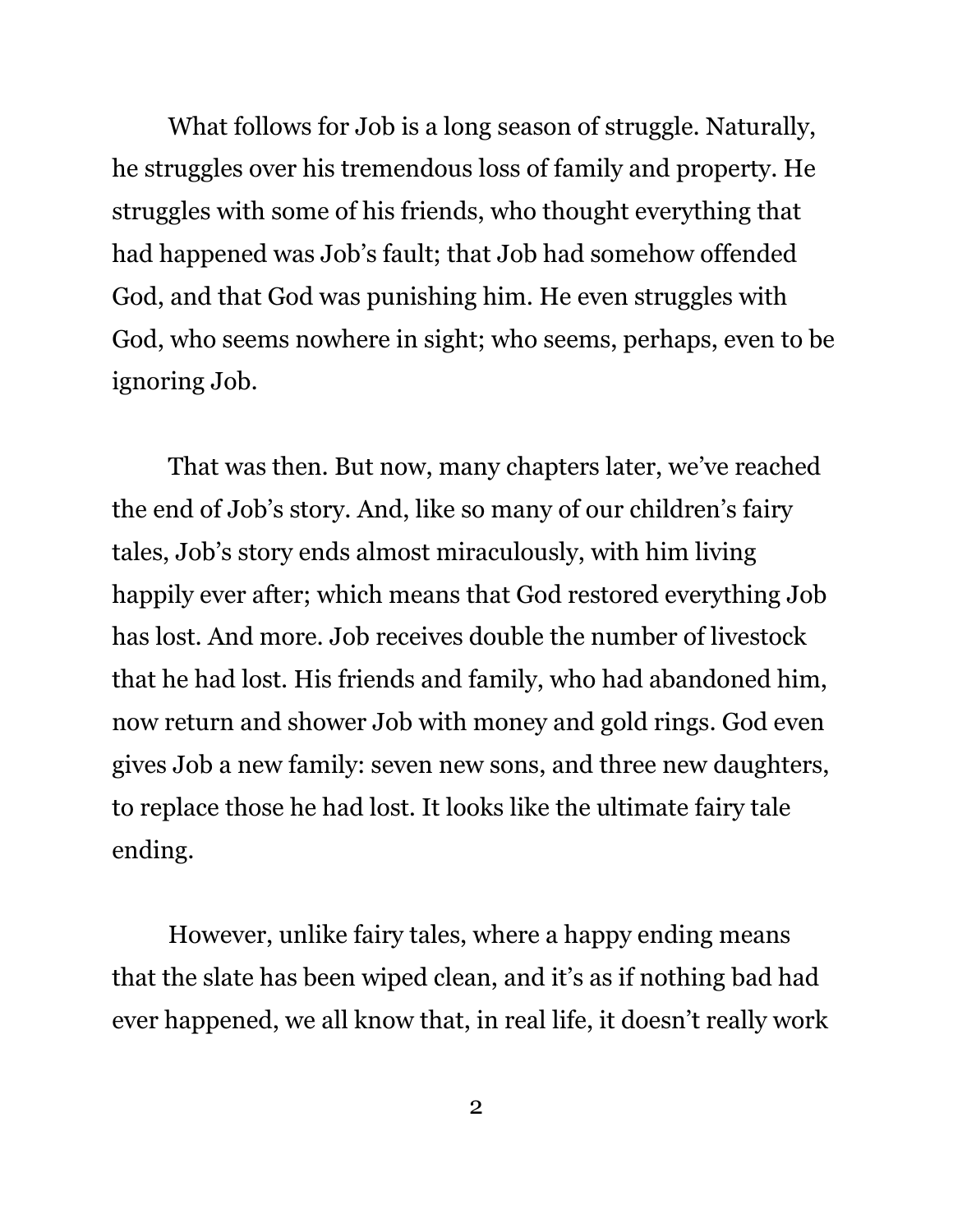that way. Yes, in real life, we *may* see a dramatic reversal of our fortune, but the slate is never totally wiped clean. Because suffering changes us inwardly, as well as outwardly. And the mark that suffering leaves upon us, can very well be permanent.

While I think God *is* trying to tell us something important in the story of Job, I also think it's *more* than simply a message about the possibility of the restoration of things lost. And to find out what that might be, we'll first have to take a closer look at our *reading* from Job; and then, we'll need to step back and take a broader look at the *story* of Job.

So, let's look at today's reading, and see what Job said to God. I'll be reading from the *Common English Bible*, which I think provides us a bit more clarity. Job is speaking to God, and says:

> 2 I know you can do anything; no plan of yours can be opposed successfully. <sup>3</sup>You said, "Who is this darkening counsel without knowledge?" I have indeed spoken about things I didn't understand, wonders beyond my comprehension. <sup>4</sup>You said, "Listen and I

> > 3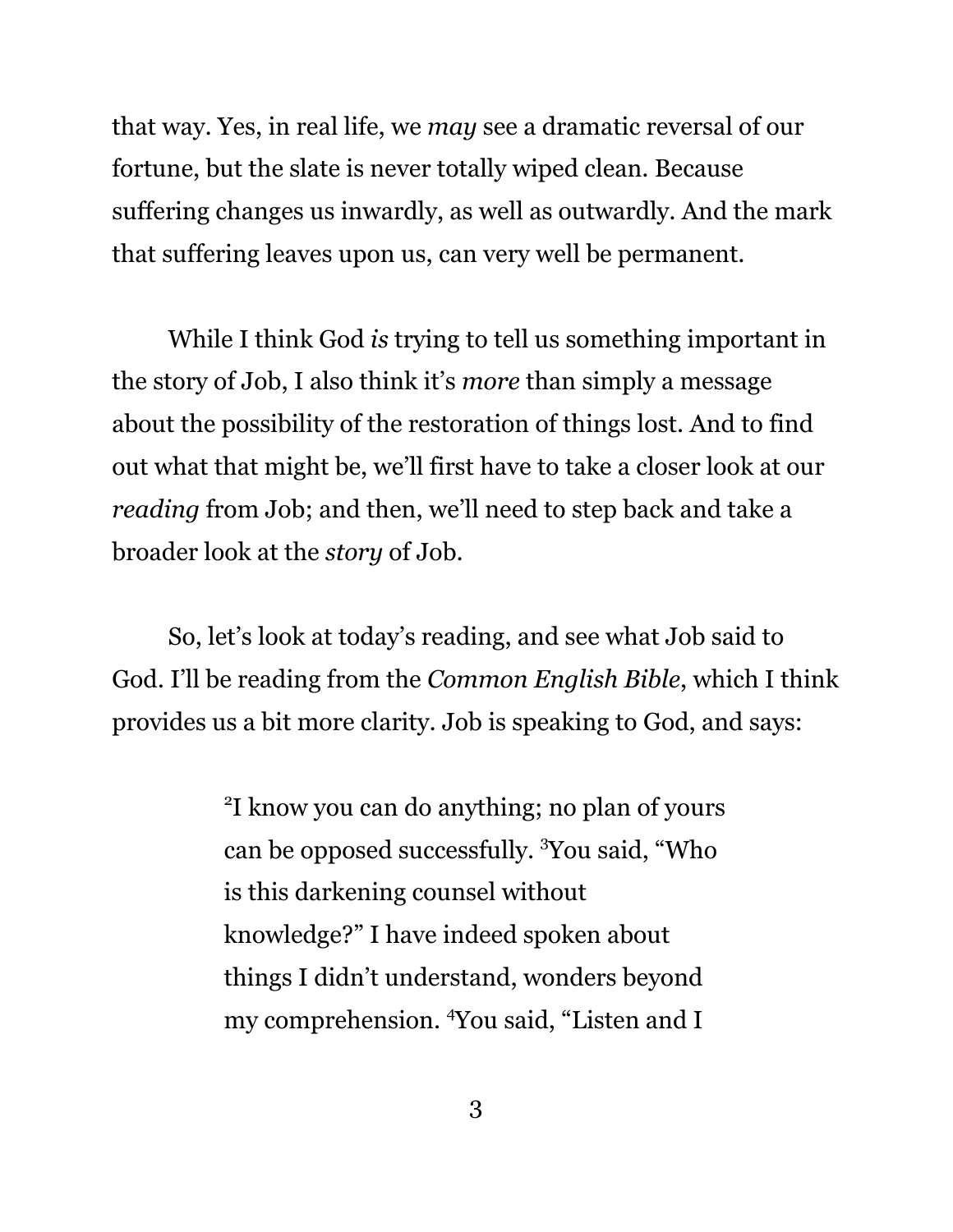will speak; I will question you and you will inform me." <sup>5</sup>My ears had *heard* about you, but now my eyes have *seen* you. <sup>6</sup>Therefore, I relent and find comfort on dust and ashes.

In other words, what Job is admitting to is the fact that, up until that point in time, all that he had ever known about God, were things that he had learned second-hand, probably from stories and legends he had heard or read. That is, his knowledge of God, his understanding of God, was based upon *someone else's* experience of God, someone else's opinion of God. And so, **the first lesson** that Job has learned is that, when you base your image of God *solely* on what others are telling you, it's easy to get bad information.

For example, Job grew up in a cultural milieu where the gods were represented by idols of clay and bronze. And if that's what you're accustomed to, and if that's all you know, it's hard to get away from that sort of thinking. And that's where Job *was*. But now that Job has had a face-to-face encounter with God, he realizes that clay and bronze don't tell the whole story. He realizes that he has underestimated God.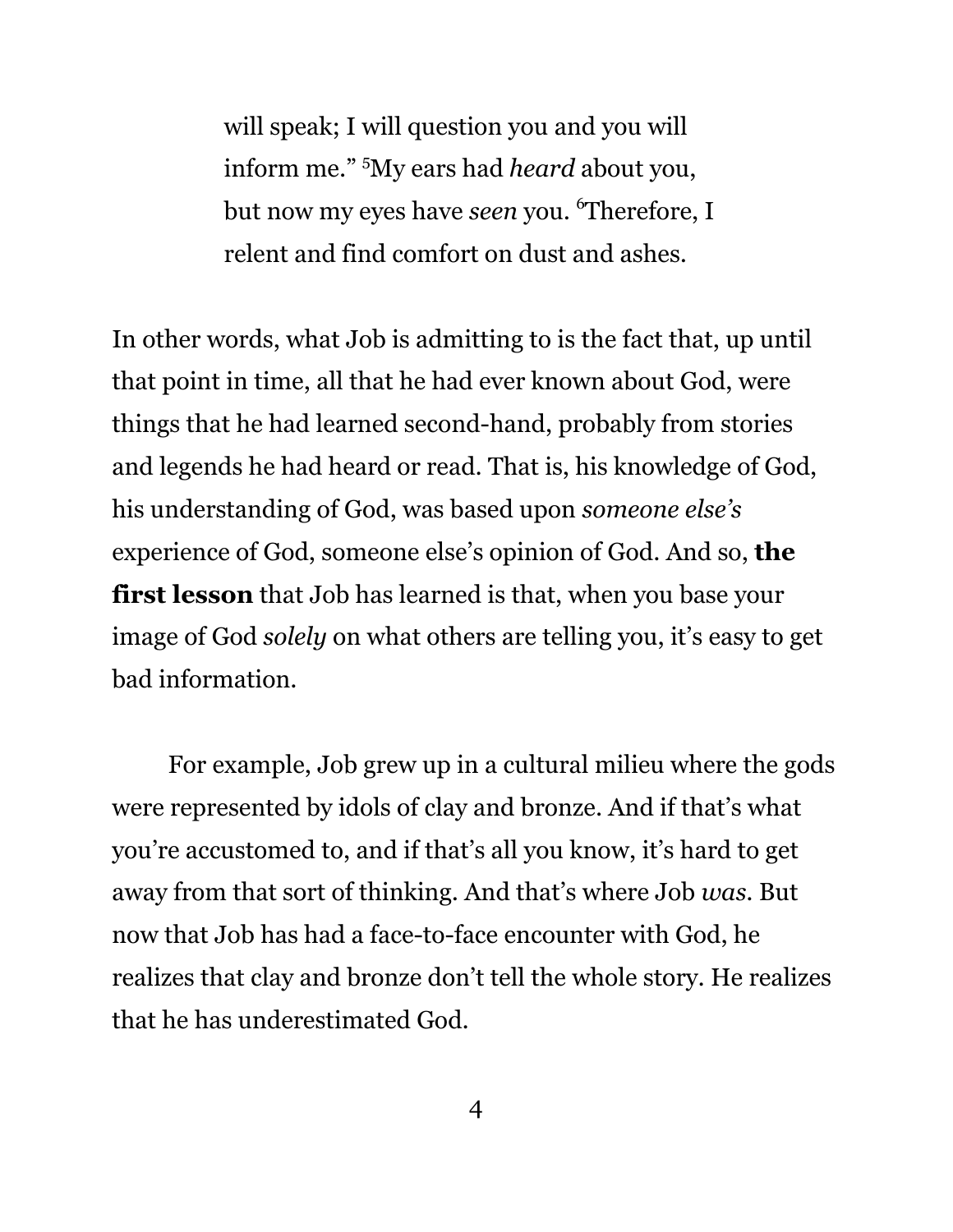But then, Job also comes to realize that, throughout his time of loss and suffering, God, the almighty creator of the universe, had been with him all the time. And that gives him pause, for Job had *thought* that God had abandoned him, but now he realizes and this is **his second lesson** — that the circumstances of his loss and suffering had distracted him; he *thought* he was looking and waiting for God, but now he realizes that he was mostly focused on his own misfortune. That is, he wasn't *really* looking for God, and so, of course, he couldn't *see* God.

And then, in our reading, when God next speaks, it's to Job's so-called friends — the fellows who were confident that God was punishing Job for some "unconfessed sin" — and God declares that *they* were wrong about God, that *they* had misrepresented God, and that *they* were the ones who needed to repent. And then, to add insult to injury, God says they are to ask Job to pray for them. In other words — and here is **Job's third lesson** — Job is vindicated by God, and is assured that his suffering had nothing absolutely *nothing* — to do with anything he had done or failed to do; that is, he was right all along, his friends were wrong, and God *had been* listening to his prayers all along.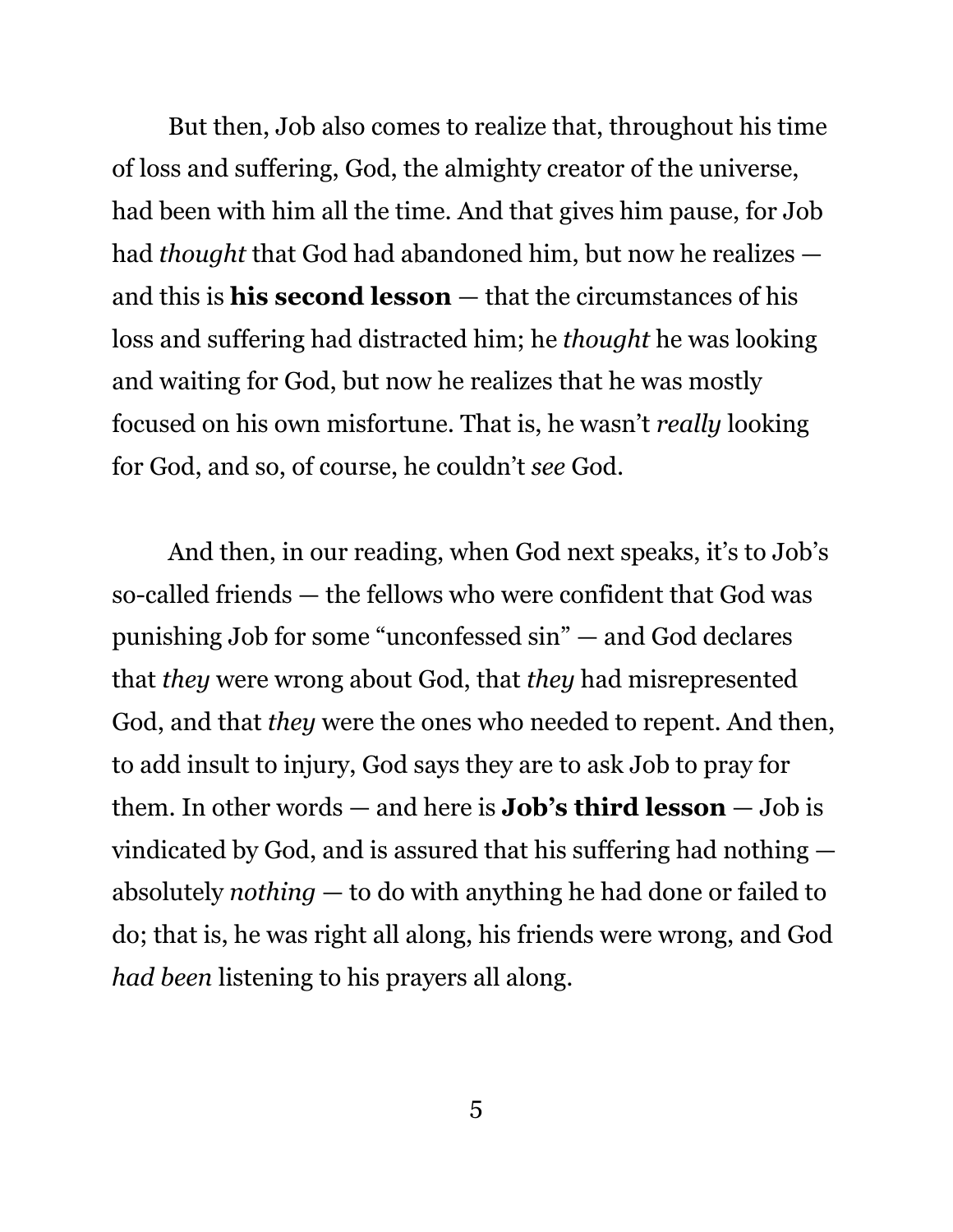This may not surprise you, but we live in a world where many people of faith *still* believe like Job's friends. This world is filled with people who believe that, if something bad has happens to you, that God is punishing you, and you deserve what you get. But in the story of Job, God is saying *that is not true*. There is no connection between suffering and sin, nor between prosperity and righteousness. None at all. We simply live in a world where things can go horribly wrong for someone and, frequently, it has nothing to do with what that person did or didn't do.

However, none of this has anything to do with what I think are the three big lessons *that we can learn* from the book of Job.

**Our first lesson** is this: Very frequently, our vision of God needs to be enlarged. Until the very end of the story, Job and his friends had a very narrow view of how God operates in the world. For example, they believed that God rewards the righteous and punishes the wicked. Therefore, God was fairly predictable, and they didn't look for God to get significantly involved in their lives in any other ways. But at the end of the story, God has broken through all of their preconceptions, and is able to reveal himself for what he truly is, which turns out to be something far beyond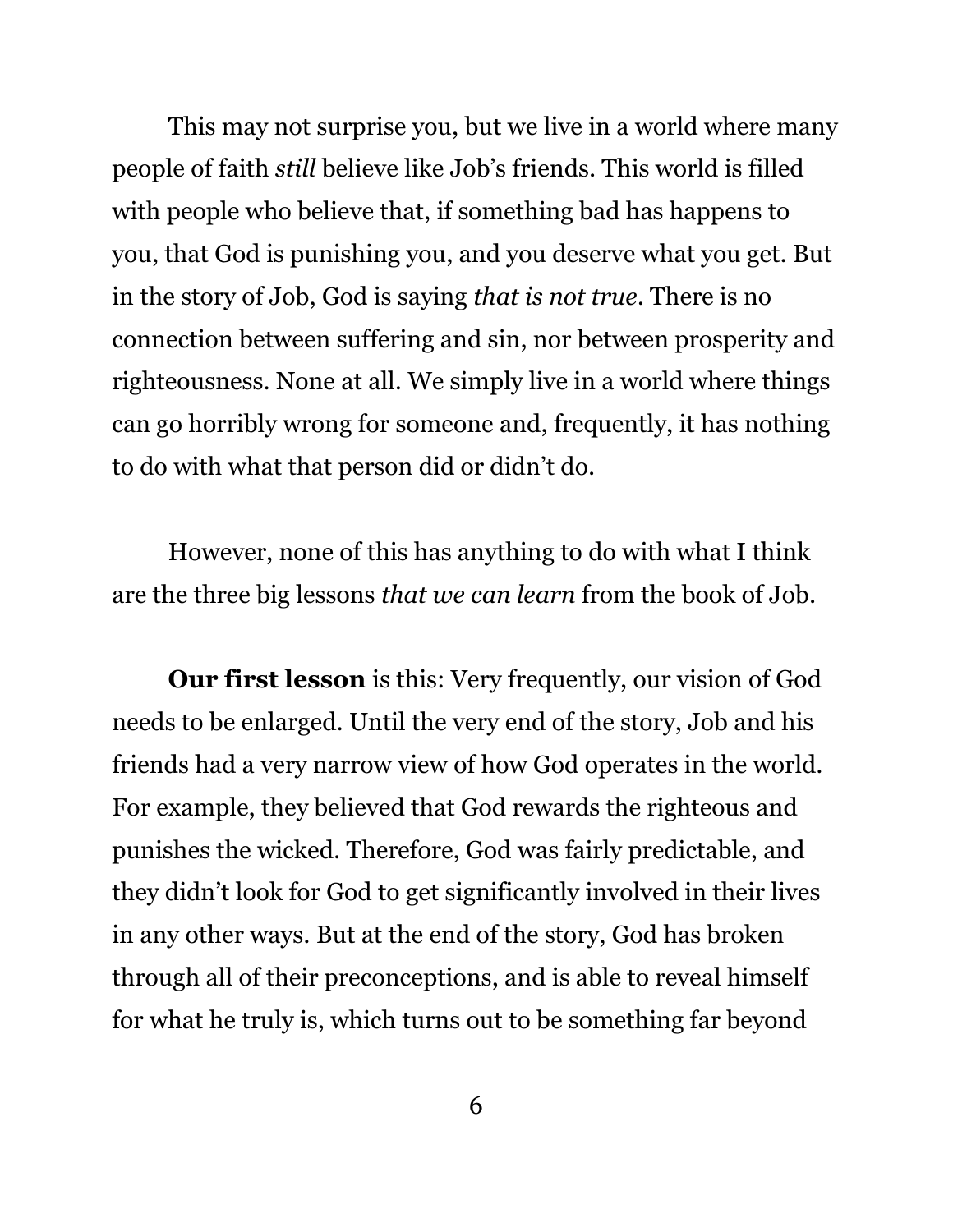what Job and his friends ever imagined. And with their view of God enlarged, now the possibilities for where God could be involved in their lives also is enlarged.

In a very real sense  $-$  and I think this is key  $-$  God can only be as big as we are prepared to allow him to be. God can only do for us what we are prepared to let him. God can effect change only in those parts of our lives where we are willing to relinquish control over to him. Therefore, if we want to see God doing more in our lives, we need to enlarge our vision of God.

**Our second lesson** is this: We need to realize that restoration takes time, even for God. When God restores everything Job had lost, it involved giving Job ten children and twenty-three thousand head of livestock. Something like that doesn't happen overnight. In fact, I would guess that Job's restoration took somewhere between ten and twenty *years*. I can't imagine why it would be any different for us today. Therefore, when we've suffered some loss or harm, and we're looking for God to help make things right, we need to be patient, and be willing to wait for as long as it takes. Because restoration — even for God takes time.

7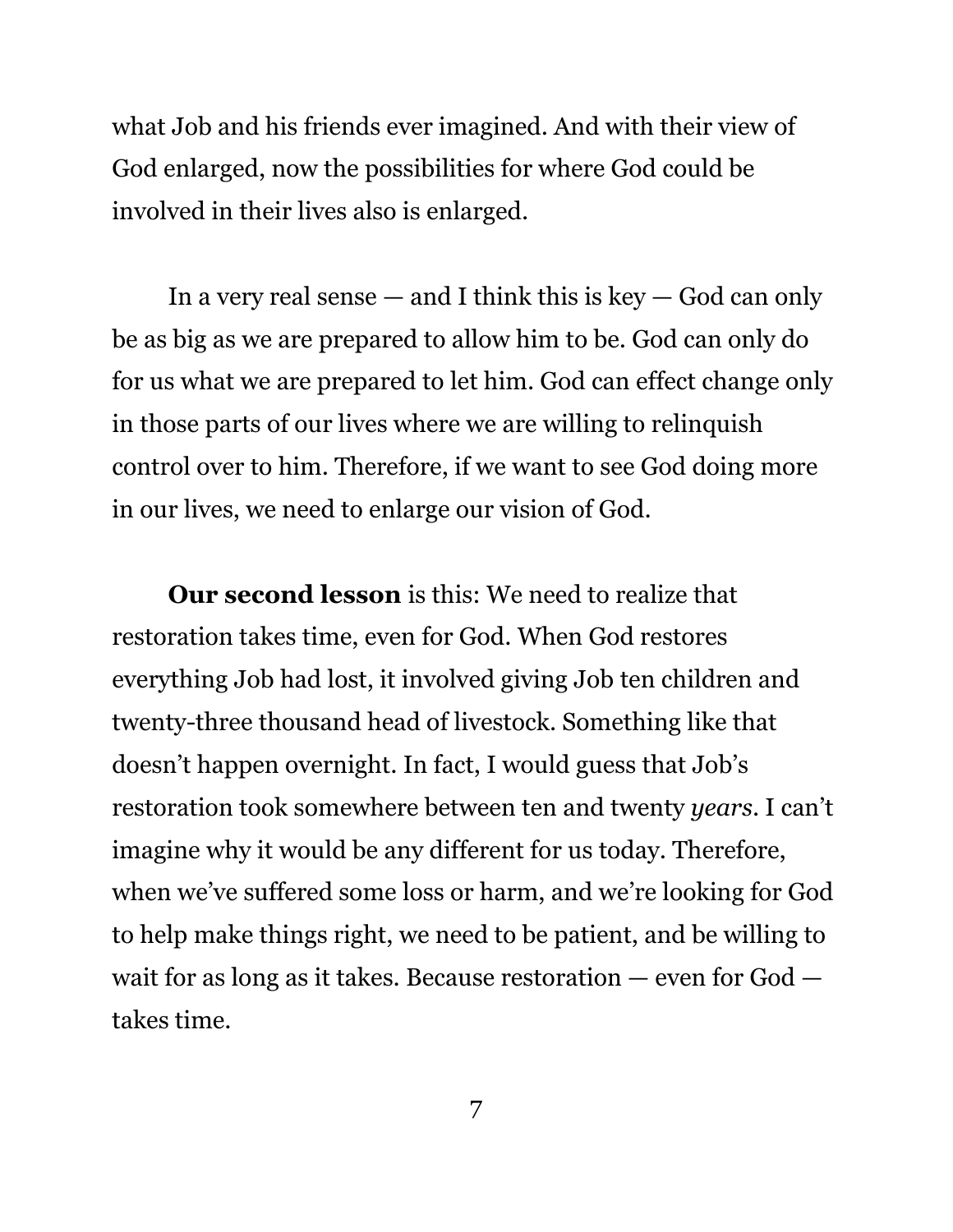And **our third lesson** is this: When God blesses us, by restoring anything we've lost, I believe that God expects that we will likewise become a source of blessing for others. Near the very end of our reading, there is this statement:

> "In all the land there were no women so beautiful as Job's daughters; and their father (*i.e.*, Job) gave them an inheritance along with their brothers."

That is a remarkable statement, because Job lived in a culture where *only sons* could inherit their father's estate. But Job makes the unprecedented decision that his three daughters will inherit an equal portion of his estate along with their seven brothers. Why does he do that? I believe it's because Job has learned something about blessing, and especially something about grace. He finally understands that grace is going beyond what is lawful; grace goes beyond what is fair; and grace goes beyond what is expected. And because grace is what Job experienced from God, he decides that the grace and blessing he has received will be shared with others. In this, Job becomes a model for how *all* of us should behave. For when God blesses us — and, make no mistake, God *has* blessed us,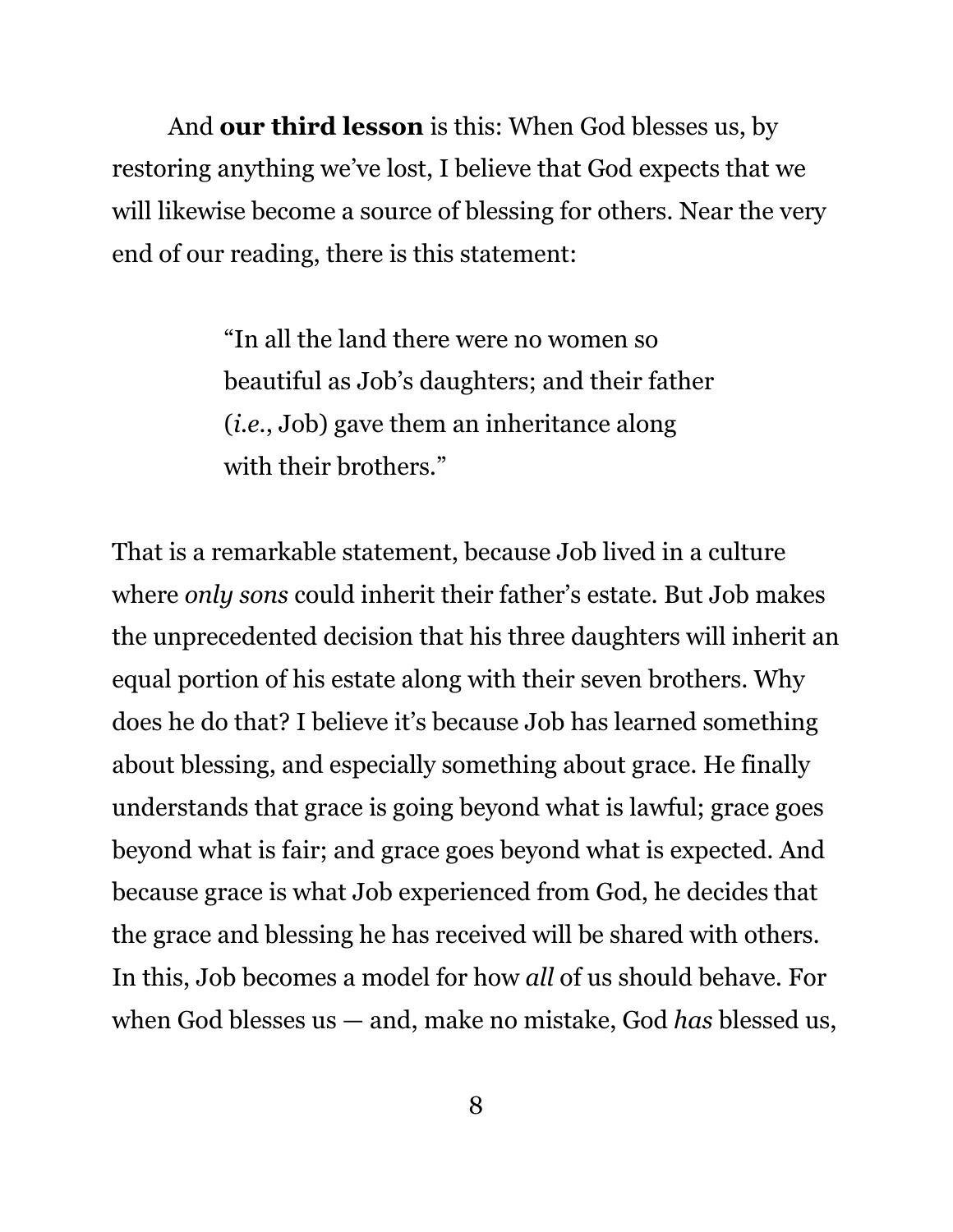*all* of us — we should be willing to share that God-given blessing with others.

[As a brief interjection: No doubt, you've all received a pledge card in the mail this past week. In two weeks, on November 7, we will gather in those pledge cards, place them on the altar, and ask for God's blessing upon them. I know that Peggy and I feel really blessed to be here, so I know that we'll have some conversations about how that'll be reflected in the pledge card that we turn in. I hope you will all do the same.]

In the end, the book of Job challenges us to be like Job: to always have faith in God no matter what happens; and to remember that God never ignores us, but rather is always listening to us and is never far from us.

But also, the book of Job promises that, when we least expect it, when we wonder why things have gone so terribly wrong, and when we've begun to believe that God has forgotten all about us, that maybe, just maybe, it's *not* our fault. And maybe, just maybe, God *is* waiting in the wings, working out a way to bless us. Maybe not *how* we expect to be blessed. Maybe not *when* we expect to be

9